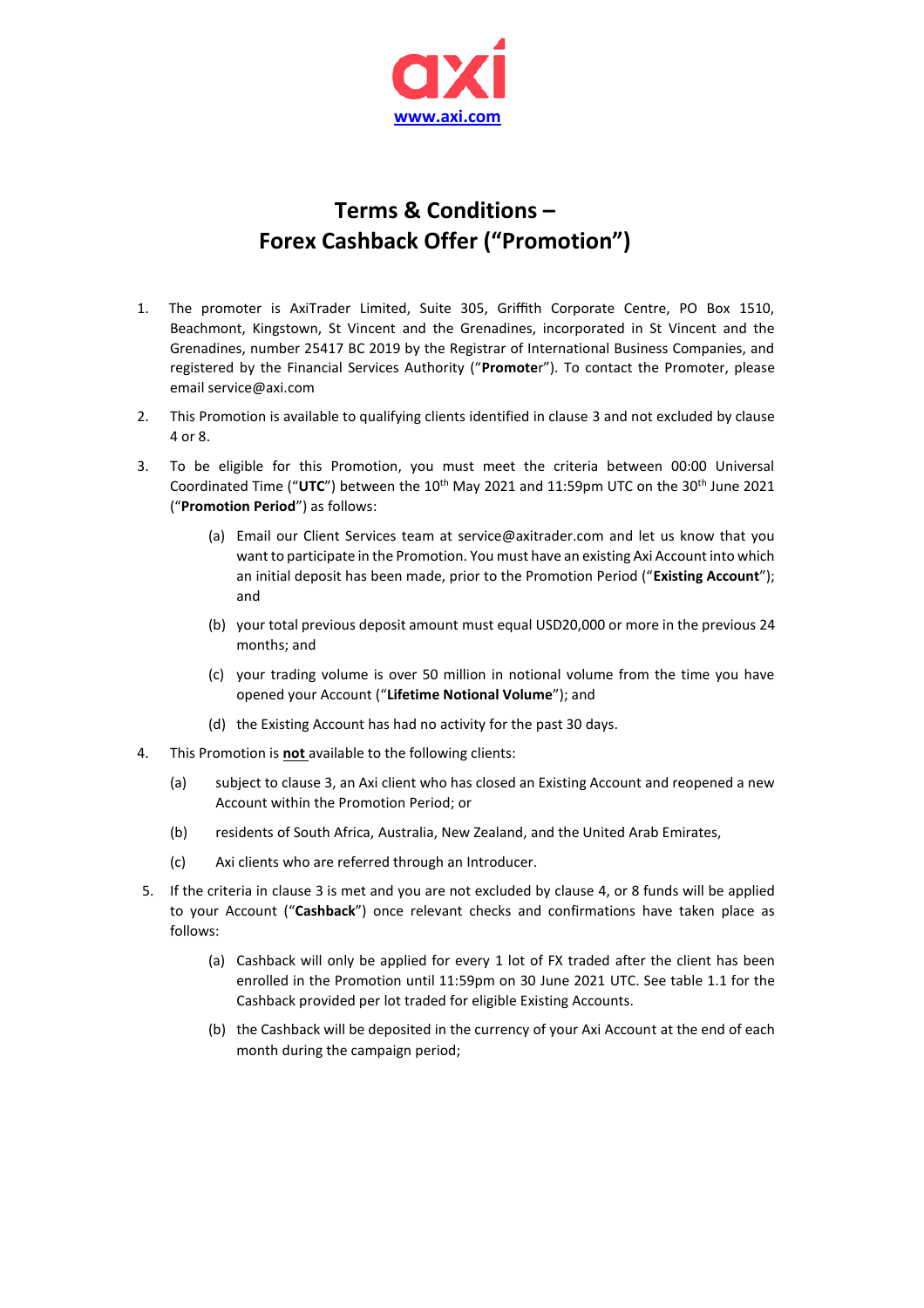

## **Table 1.1 – Cashback provided per lot traded for eligible Existing Account**

| Rebate<br><b>Tiers</b> | Lifetime<br>Value<br><b>Notional</b><br><b>Traded</b><br>(USD) | Total<br>deposit<br>for the past 12<br>months (USD) | Cashback<br>provided<br>for<br>per lot traded<br><b>Standard</b><br><b>on</b><br><b>Account</b> | <b>Cashback</b><br>provided<br>for<br>per lot traded<br>on Pro account |
|------------------------|----------------------------------------------------------------|-----------------------------------------------------|-------------------------------------------------------------------------------------------------|------------------------------------------------------------------------|
| Tier 1                 | 50 million - 300 million                                       | 20,000                                              | USD <sub>3</sub>                                                                                | USD <sub>1</sub>                                                       |
| Tier 2                 | > 300 million                                                  | 20,000                                              | USD <sub>4</sub>                                                                                | USD <sub>2</sub>                                                       |

- a. For further information on Standard Accounts and Pro Accounts refer to [https://www.axi.com/int/faqs/account-opening/what-is-the-main-difference](https://www.axi.com/int/faqs/account-opening/what-is-the-main-difference-between-standard-and-pro-accounts)[between-standard-and-pro-accounts](https://www.axi.com/int/faqs/account-opening/what-is-the-main-difference-between-standard-and-pro-accounts)
- 6. The Cashback can be withdrawn, but cannot be transferred to another person or to another person's Account, redeemed for cash or exchanged for other goods and services.
- 7. You agree, understand and acknowledge that participating in this Promotion is not a recommendation or advice in relation to the suitability of Axi's products for your particular financial circumstances, situation or needs. Before participating in the Promotion, you should make your own assessment about the suitability of trading in Axi's products and consider the applicable Documentation.
- 8. The Promotion is not available to directors, management, employees, or agents of the Promoter or its related entities (or immediate family members of such persons).
- 9. This Promotion is limited to one Account per person, even if they hold multiple Accounts.
- 10. Axi reserves the right to amend or cancel this Promotion without notice at any time in the future and withdraw the Cashback.
- 11. If Axi suspects that you have abused or attempted to abuse this Promotion, or otherwise acted with a lack of good faith towards us, we reserve the right in our sole discretion to deny, withhold or withdraw the Cashback and if necessary, to cancel any terms and conditions with respect to this Promotion and your Account, either temporarily or permanently, or terminate your access to the service and/or block your Account.
- 12. If Axi subsequently discovers that the individual, is in fact, not eligible to participate in the Promotion, Axi may at its discretion reverse the Cashback. No individual shall be entitled to any payment or compensation from Axi, should any Cashback be forfeited or reclaimed.
- 13. Axi shall not be liable to any Account holder or any other persons for any loss or damage arising in connection with the Promotion, including without limitation, any error in computing or any breakdown or malfunction in any computer system or equipment.
- 14. Initial Minimum Deposit and maximum Cashback threshold values are specified in terms of USD, but will be applied to Accounts in their relevant currencies using the equivalent conversion value of that currency. The conversion will be based upon the spot rate at the time that each deposit is made to the Axi Account.
- 15. Axi reserves the right to modify, change or terminate this Promotion at any time without any prior notice to you and without your consent.